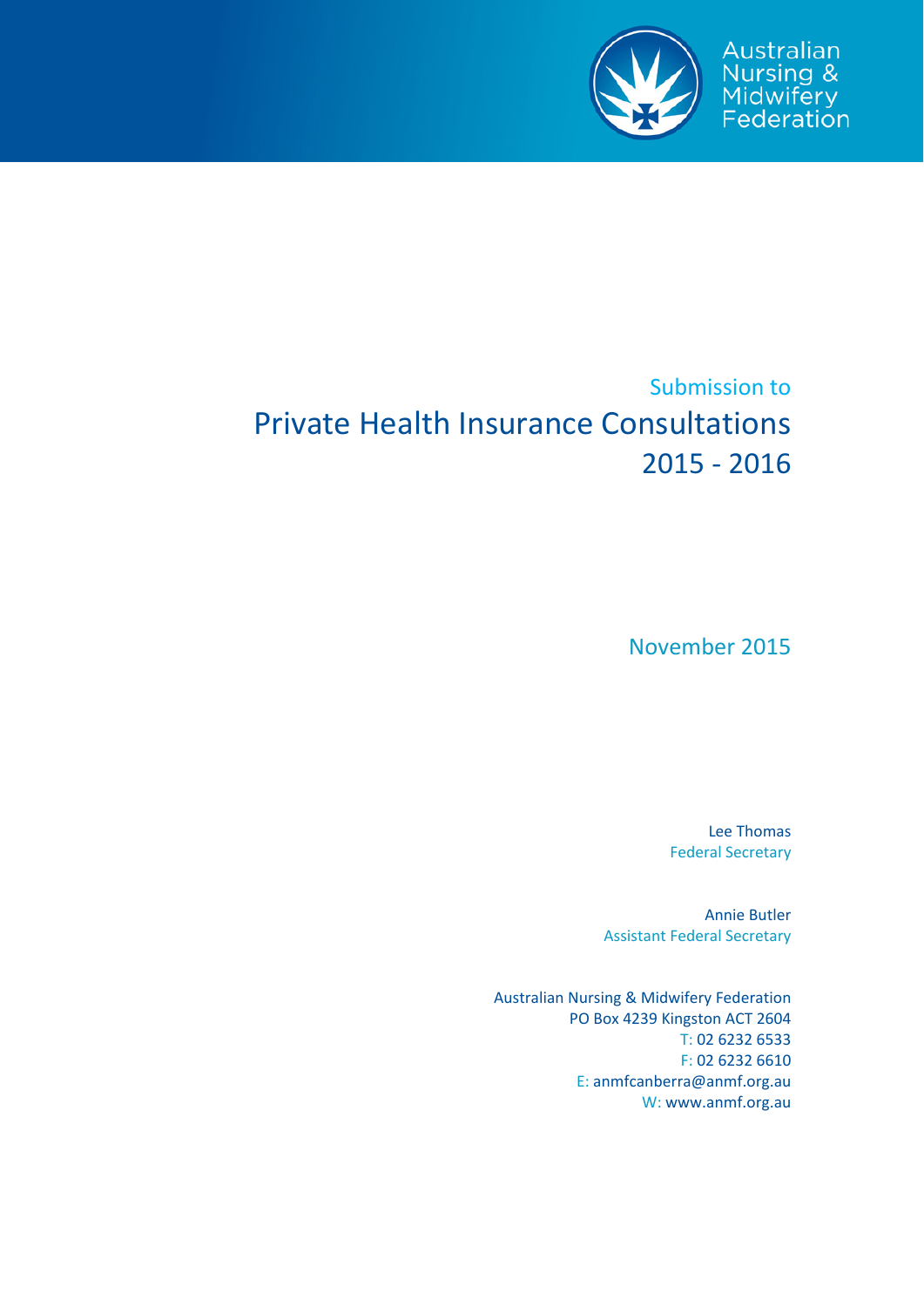#### **INTRODUCTION**

The Australian Nursing and Midwifery Federation (ANMF) is the national union for nurses, midwives and assistants in nursing with branches in each state and territory of Australia. The ANMF is also the largest professional nursing organisation in Australia. The ANMF's core business is the industrial, professional and political representation of its members.

As members of the union, the ANMF now represents over 249,000 nurses, midwives and assistants in nursing nationally. They are employed in a wide range of enterprises in urban, rural and remote locations, in the public, private and aged care sectors including nursing homes, hospitals, health services, schools, universities, the armed forces, statutory authorities, local government, and off‐shore territories and industries.

The ANMF appreciates the opportunity to provide input into the Government's current consultations on Private Health Insurance (PHI). However, while we welcome a review of the PHI industry, we have significant concerns regarding the directions of the current consultations which appear confused and not to address the key consideration of any component of the health system, that is whether it is providing efficient delivery of improving health outcomes for the community.

The ANMF's specific concerns are firstly, the Government announced that the review aims to identify how PHI may be improved to deliver better value for money for consumers but did not clarify what is meant by better value, whether those who currently have PHI are getting value from their specific policy or whether all taxpayers are getting value from the increasing public subsidy of PHI. And secondly, the Government is inviting all Australians to participate in a survey for this major review yet the terms of reference for the review remain undisclosed.

# **BACKGROUND**

The members of the Australian Nursing and Midwifery Federation are committed to the provision of health as a public good with shared benefits and shared responsibilities. We consider that access to adequate healthcare is the right of every Australian and a crucial element of the Australian social compact.

We are committed to publicly funded universal health insurance, i.e. Medicare, as the most efficient and effective mechanism to distribute resources in a manner that generally ensures timely and equitable access to affordable healthcare on the basis of clinical need rather than capacity to pay.

We are also faithful to the principles and philosophy of primary health care: social justice, equity and self‐determination, with a focus on early intervention to promote health and prevent illness.

While we recognise there are substantial reforms that can be made in order to improve the health system, we believe that the principles on which Medicare was founded must be preserved: equity, efficiency, simplicity and universality.

The ANMF considers that the private health sector has a legitimate and important role as an alternate choice for the provision of health care and that PHI is an appropriate mechanism for funding consumers' participation in this sector. However, its operation and any future expansion must not be at the expense of publicly provided services available to all.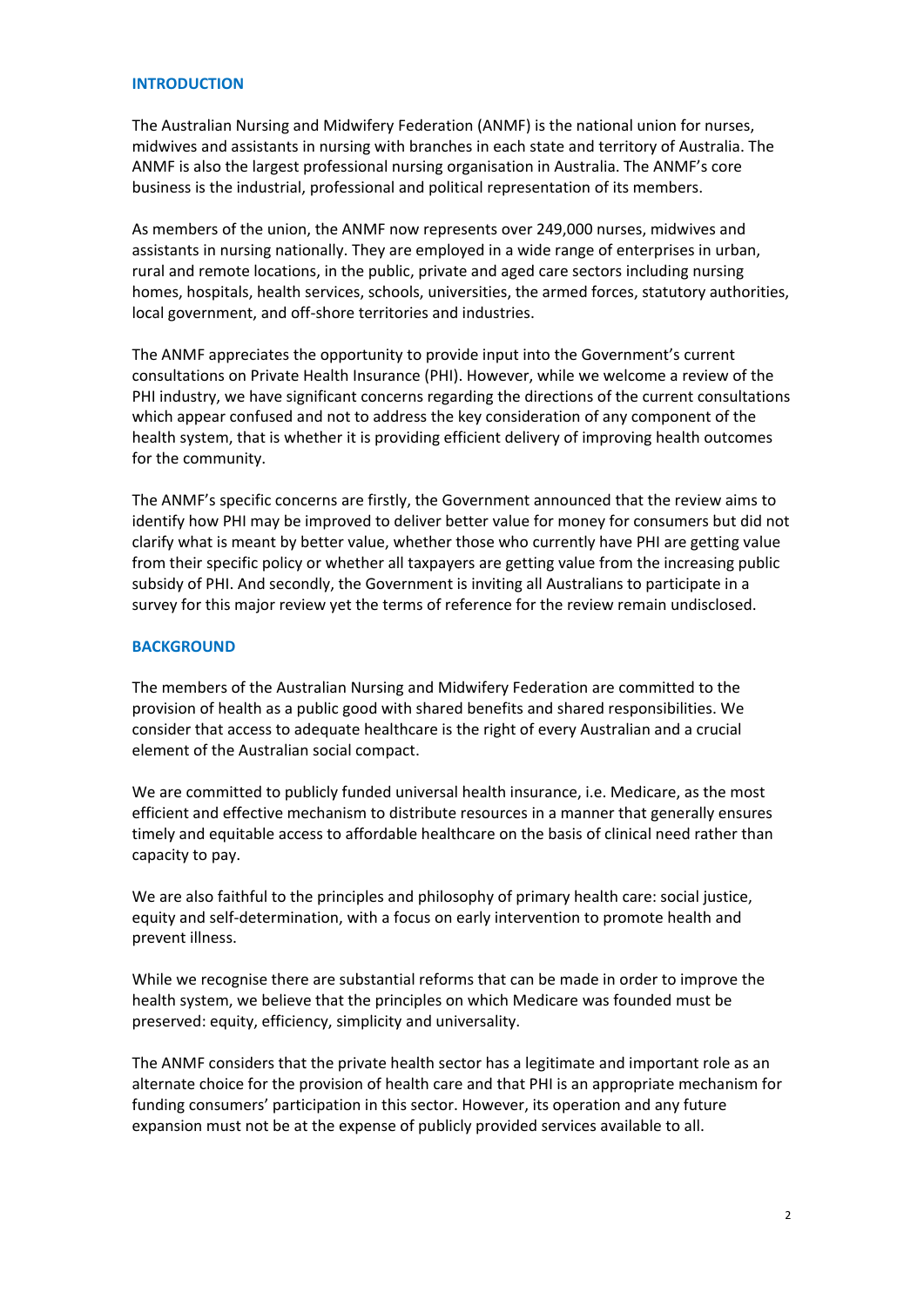#### **GENERAL COMMENTS**

Contrary to current advice from health experts<sup>1</sup>, recent Coalition Governments continue to indicate their intention to increase the role of the private health sector and PHI companies.<sup>2</sup> This is despite the fact that the role of PHI in Australia is currently poorly defined, frequently inefficient and unnecessarily contributing to significant duplication within the system.

The ANMF has concerns with this direction from the Government as it has been widely demonstrated that PHI is an expensive way to fund health care. Lesley Russell, Senior research Fellow, Australian National University, who has extensively examined and compared the health systems of Australia and the United States (US), points out that PHI is a high-cost mechanism for achieving what taxes and national insurers, such as Medicare, do much more efficiently.<sup>3</sup>

Ms Russell's research further demonstrates that in the US:

*Multiple players in a supposedly competitive marketplace have conspicuously failed to deliver affordable access to services, an appropriate price for these services and superior quality. Significant redundancies and inefficiencies arise from the complexity of health care administration and there is evidence of an inverse relationship between administrative complexity and quality of care.4*

As reported by the ANMF's NSW Branch, the administrative costs of private health insurers including profit margin are about three times that of Medicare, with Australians paying \$2.5 billion per year towards private health insurers' administration fees and profits. In Australia only 84 cents in every dollar collected by private insurers is returned as benefits, the rest goes to administrative costs and corporate profits. By contrast Medicare returns 94 cents in the dollar.<sup>5</sup>

Private insurance does not contribute to efficient distribution of resources because competition among insurers renders them powerless to influence the prices demanded by providers. In contrast, a single national insurer like Medicare has the market power to put some discipline into prices and utilisation.

Despite PHI's inefficiencies, its inability to control costs, and a lack of evidence of its overall efficacy, it continues to receive significant public subsidy. The Government uses taxpayers' money to subsidise the private sector health care in two main ways: first, through Medicare payments to private hospitals, and second, through the 30% rebate for private health insurance for both hospital and ancillary insurance.

There is little evidence to demonstrate that the subsidy has achieved any of the aims stated by Governments as the rationale for its introduction. It has not alleviated pressures on the public health system, improved health outcomes for the community, encouraged more people to take up cover or reduced premiums. It has however, contributed to inequity in the health system.

<sup>4</sup> Ibid.

<u>.</u>

<sup>&</sup>lt;sup>1</sup>The Conversation, 2015, PHI in Australia series, available at: https://theconversation.com/au/topics/private-healthinsurance-in-australia

<sup>2</sup> Commonwealth of Australia 2014, Budget Statements – Heath – Outcome 6, Private Health, http://www.health.gov.au/internet/budget/publishing.nsf/Content/2014-2015\_Health\_PBS\_sup1/\$File/2014-

<sup>15</sup>\_Health\_PBS\_2.06\_Outcome\_6.pdf<br>3 Pussell 1, 2014, Creating a better be

<sup>&</sup>lt;sup>3</sup> Russell, L. 2014, Creating a better health system: lessons from the US, *The Conversation*.<br><sup>4</sup> Ibid

<sup>&</sup>lt;sup>5</sup> New South Wales Nurses and Midwives Association, 2014, Submission to NSW Senators re Budget 2014/15. Online: http://www.nswnma.asn.au/wp-content/uploads/2014/06/submission-to-NSW-Senators-re-budget.pdf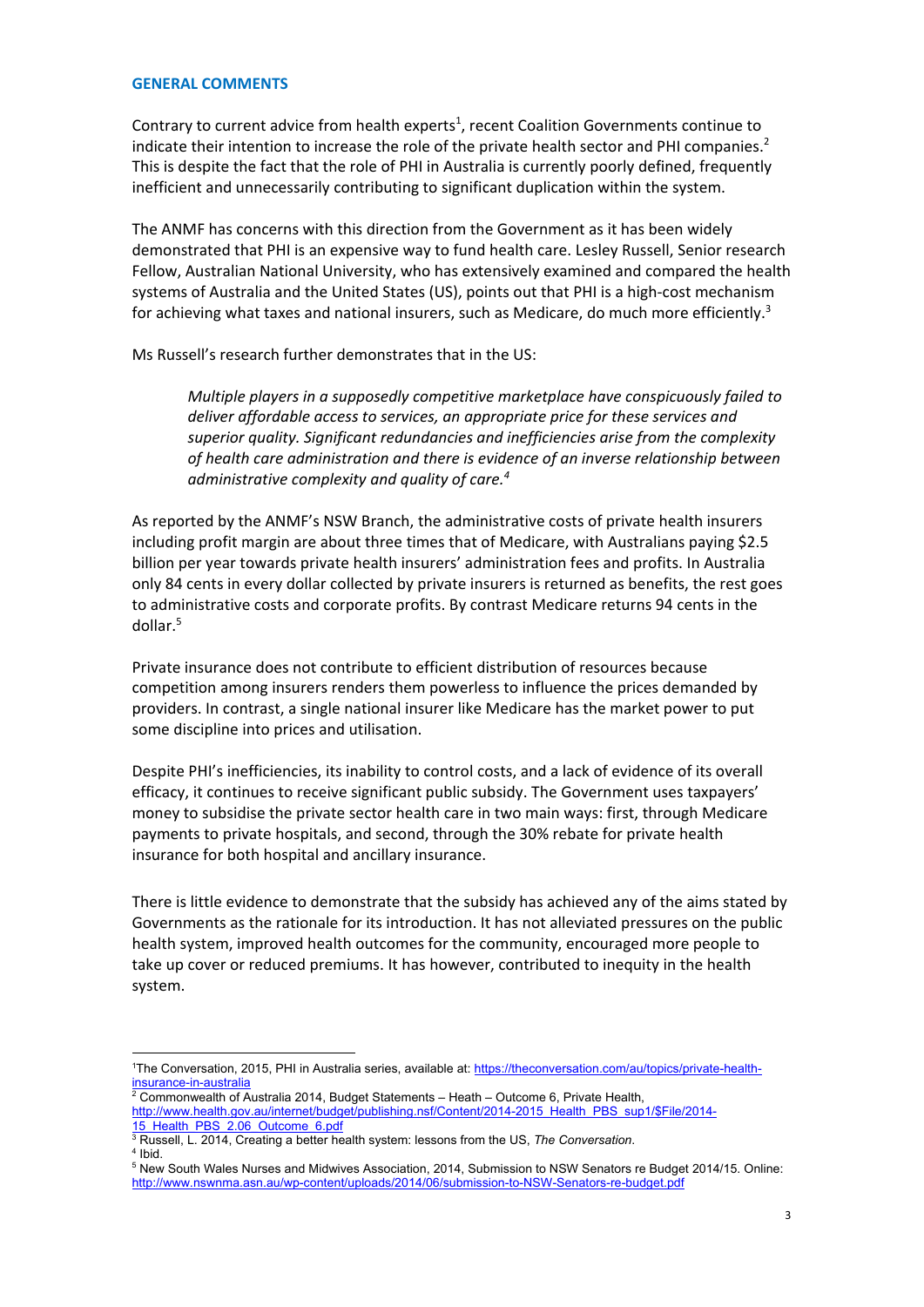The fastest growing area of Government health expenditure, the rebate, although funded by all returns benefits to less than half the population. This inequity is exacerbated by the fact that those who can afford it have better access to a wider range of tests and more timely treatment than those who can't but whose clinical needs may be greater.

A significant proportion of the subsidy currently supports ancillary services such as dental care, allied health services and alternative and complementary medicine, many of which are not underpinned by a sound evidence base. In addition, the current intention to increase the role of private health insurance risks the potential for 'luxury' and other treatments delivered by workers who are not regulated health professionals, to be marketed as components of prevention and primary health care because of their potential for 'lifestyle improvement'.

# **SPECIFIC COMMENTS**

# *Undermining the universality of Medicare*

It appears the Government's clear intention is to expand the role of PHI such that it will be at the expense of the public health system. This intention is particularly exemplified by the proposal to allow private insurers into the primary care sector, which is explicitly explored in the Government's current survey on PHI.

If implemented, this proposal will place significant obstacles between ordinary people and accessible and affordable care and increase out‐of‐pocket costs. It will potentially influence the treatment decisions of GPs and other providers based on cost outcomes. It could leave large sections of the community without care as private insurers may be compelled to be selective in offering cover to those who will reap them the greatest reward, for example, restrict access to cover for those with chronic conditions or other 'risk factors' as has been mooted during the current discussions on PHI.

It appears that this could be a prelude to the introduction of 'managed care' arrangements. We reject the notion that an insurance organisation, effectively a financial institution, should intrude into clinical decision making processes. Restricting the consumer's choice of provider; the provider's ability to negotiate fees; and, the autonomy of the decision making process are anathema to how the Australian system has been structured thus far. This is not in the broader interest of quality and equity.

The ANMF does not believe increasing the role of PHI will preserve and protect public community and preventative health in state jurisdictions, which have been decimated in recent years. Our Queensland members report that the previous state government had overseen and orchestrated the closure of many community health services, with either the termination of those services or their transfer to private providers.

The closure or significantly reduced capacity of these public services will be exacerbated by the expansion of user‐pays insurance schemes. The lack of affordability of such schemes for the poor is precisely why public services were implemented in the first place. The consequences of such decisions will be felt for many years to come.

To preserve the universality of Medicare, the role of the private sector and the private health insurance industry must be contained and inappropriate and unnecessary expansion of the industry must be prevented.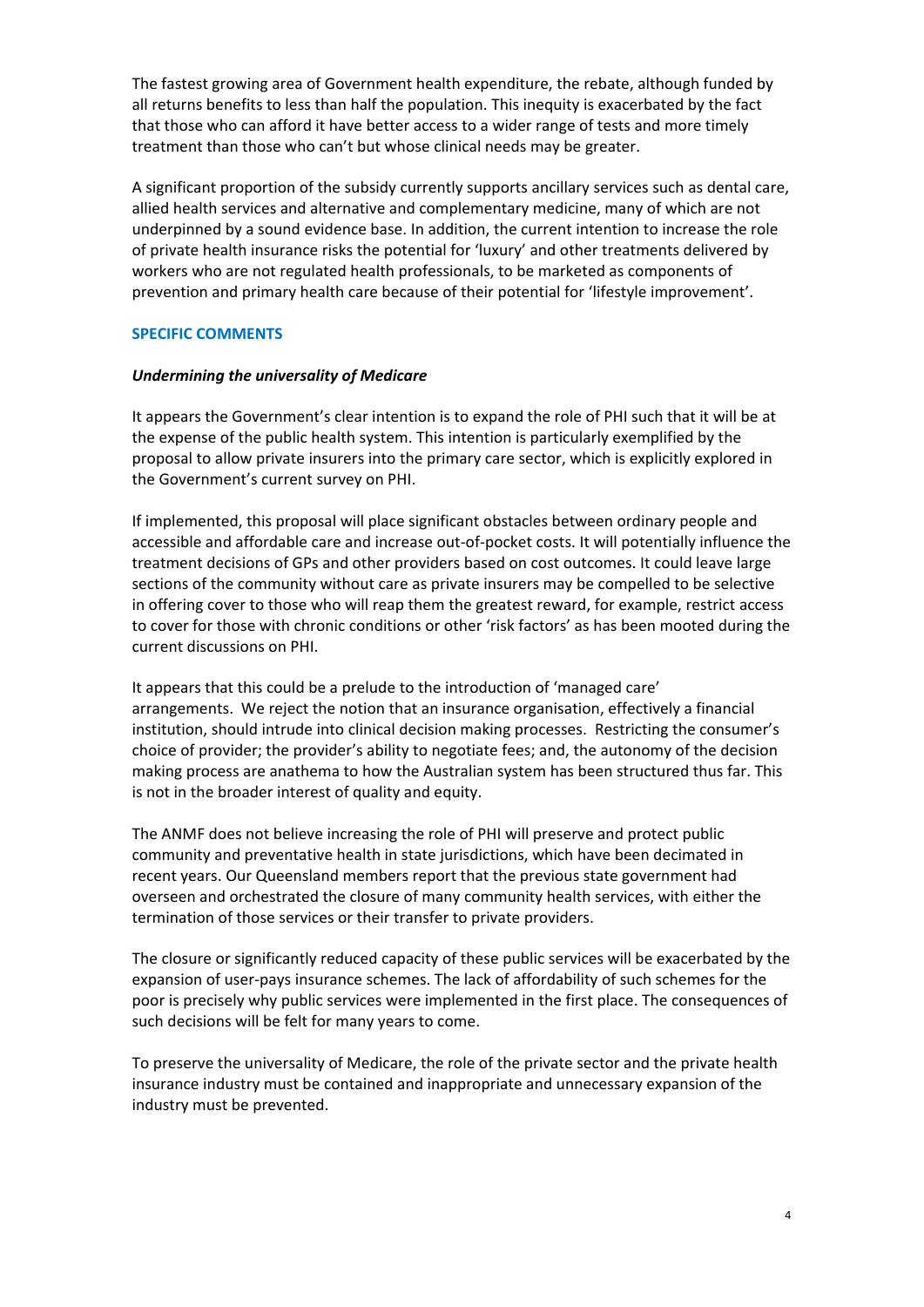# *Better value for consumers of health care*

While acknowledging and respecting the need for an effective private health system, the ANMF does not support the current public subsidy of the private health system. The public contribution to PHI is too great and as outlined above does not provide reasonable return for the wider community, in either health or economic terms.

The Government should not allow spending on subsidising private patients to continue to grow unchecked at the expense of funding public services. These taxpayer contributions would be much better and much more equitably spent if directed to the public health system. Currently, billions of dollars of taxpayers' money are being withheld from the public health system for the benefit of PHI companies.

While recognising that higher income earners should be encouraged to contribute their 'fair share' to the health system, the ANMF does not support forcing them into private health insurance by denying them access to Medicare. This strategy will not result in a cheaper health system and will bring little benefit, especially in cost management, to anyone except large health insurance companies.

To ensure better value for all consumers of health care, the Government must redirect public funds into the public health system to be used fairly by all. The ANMF recognises that this suggestion is likely to be viewed by the Government as both ideologically and politically unpalatable, nonetheless it is necessary and could be achieved in segments and/or stages which are outlined in the recommendations below.

# *Better value for consumers of health care with PHI*

Currently in Australia, there are more than 30 private health insurers offering hundreds of different polices with widely varying coverage and conditions. Within this extremely complex and confusing environment only 17% of those Australians with PHI hold policies with no‐gap, no co‐payment and no deductibles cover. The remaining 83% must navigate an almost incomprehensible sea of 'exclusions' and 'deductibles' to even use their policies let alone reap value from them.

Consequently, the majority of consumers do not understand how their policies work or what coverage they provide and frequently find themselves unexpectedly out of pocket. The Australian Competition and Consumer Commission's (ACCC) recent annual report on PHI highlighted consumers' frustration with this situation and criticised the industry for its unnecessary complexity and lack of transparency and even misleading claims.

Most critically, the ACCC concluded that the industry and related regulatory incentives are currently *driving consumers to lower‐priced policies than they would prefer, with an emphasis on tax rather than health outcomes6* .

This is an unacceptable situation. Health insurance is not like general insurance; health is not a simple commodity such as a car or a house and should not be regarded as such. Government has a key role to play in regulation of the PHI industry to ensure that health insurance products are focused on efficient and equitable delivery of good health outcomes. Current regulatory structures are not achieving this goal.

<sup>1</sup> <sup>6</sup> Letts, S. 2015, Complex private health insurance system failing consumers, ACCC report finds. Online: http://www.abc.net.au/news/2015-10-20/private-health-insurance-system-failing-consumersi/6869742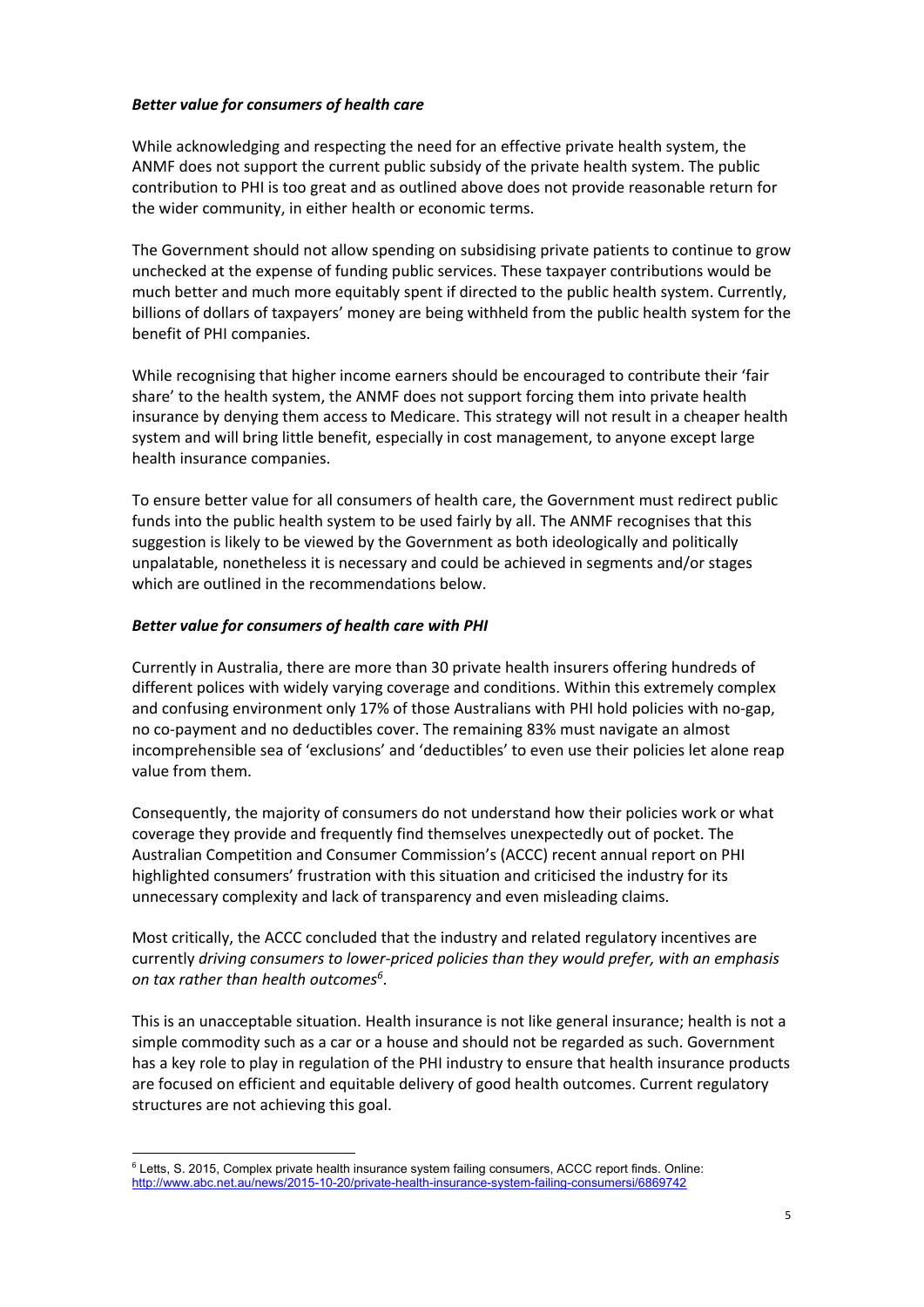To ensure better value for holders of PHI, the Government must require greater transparency from PHI companies, information for consumers must be simplified and standardised and be easily accessible and funds must provide more information to consumers on how their contributions are being used. In addition, the ACCC and other relevant bodies must pursue false and misleading claims and inappropriate practices by PHI companies.

# **RECOMMENDATIONS**

Medicare is not a safety net, it is a universal health insurance scheme, which is for everybody.

# *Protect the universality of Medicare*

- Contain the role of the private sector and the private health insurance industry as a complement to the public health system
- Prevent inappropriate and unnecessary expansion of the private sector and the private health industry, e.g. ensure that PHI companies are restricted from operating in primary care. Allowing PHI companies into this domain will increase inequity and reduce efficiency.

# *Ensure better value for consumers of health care*

- Remove the public subsidy of PHI. This could be done gradually
	- o a 10% reduction in the rebate would return significant savings to the Government even accounting for potential increase in activity to be accommodated by public hospitals with less than a 2% reduction in private health insurance coverage.<sup>7</sup>
	- o Ancillary rebates could be cut, starting with removal of rebates for luxury items (e.g. gym memberships, running shoes and relaxation CDs) and treatments for which there is no sound evidence base.
	- $\circ$  Alternatively, reduce the other subsidy to the private sector: Medicare items for procedures, diagnostic imaging and pathology, which largely go to private hospitals.
- Redirect savings from these measures to the public health system
- Remove penalties for those who do not take out PHI regardless of their income.

<sup>&</sup>lt;u>.</u> 7 Cheng, T.C. 2014, Does Reducing Rebates for PHI Generate Cost Savings?, Melbourne Institute Policy Brief No. 3/13, Online: http://www.melbourneinstitute.com/downloads/policy\_briefs\_series/pb2013n03.pdf